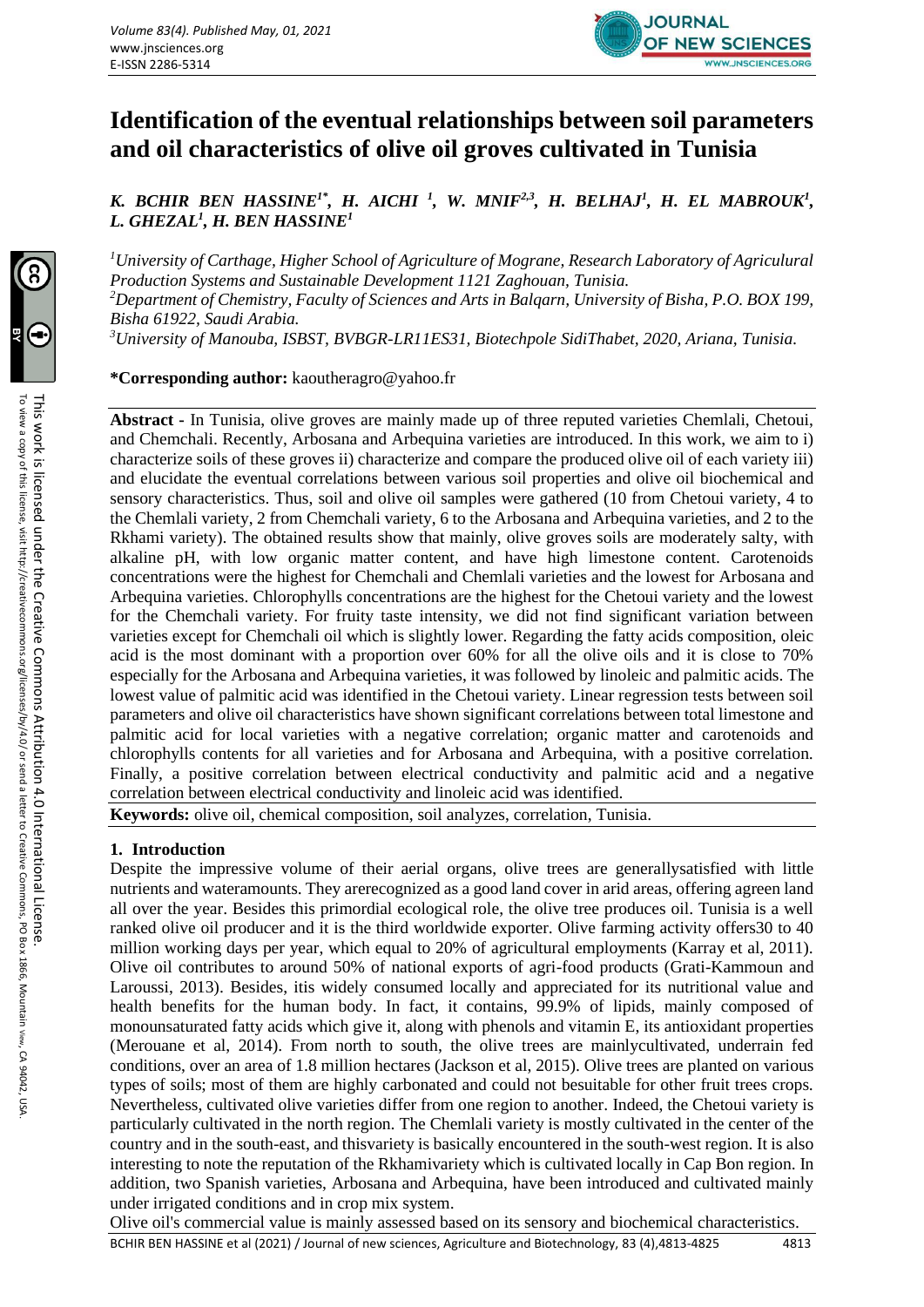

The ecological environment, with its bioclimatic and edaphic components, should have a direct impact on the olive oil quality. Soil has, for example, a direct effect on the growth of olive trees and on the olivefruit production (Ben Rouina et al, 2007). Thus, the variation in soil properties dealing with the levels of limestone, salinity, pHand soilorganic matter where olive oil trees are growing, could affect the quality of the end product. This study aims to i) characterize various olive trees groves soils, ii) characterize and compare between the produced olive oil of each variety iii) elucidate the eventual correlations between various soil properties and olive oil biochemical and sensory characteristics.

#### **2. Materials and methods**

Various olive groves throughout the country were ground sampled for soil analysis. Besides, produced olive oils from these groves were analyzed for their biochemical and sensory characteristics.

#### **2.1. Soil sampling**

Soils were sampled at 24 pointsdistributed as follows: 10 among them correspond to the Chetoui variety cultivated in the north of the country, 6 for the Chemlalivariety, 4for theArbosana and Arbequina varieties cultivated in mix crop system, 2 for the Chemchali variety and 2 for the Rkhamivariety. Soil sampling was carried out systematically at four depths, which are: 0-20 cm, 20-40 cm, 40-60 cm and 60-80 cm. From these depths, an average composite sample was made up and analyzed for all parameters except organic matter, which was determined only based on the upper layer horizon (0-20 cm).

#### **2.2. Soil analyzes**

Soil pH was determined in 1:2.5 soil/water extract (Petard, 1993). Electrical conductivity (EC) was measured with a conductivity meter in a saturated paste extract. Besides, total limestone content was determined using the Bernard calcimeter method (Chaney and Slonim,1982). Moreover, organic matter (OM) was evaluated by a cold extraction of organic carbon (Walkley and Black method, 1934) and colorimetric determination at the 600 nm wavelength.

#### **2.3. Olive oil analyzes**

#### **2.3.1. Pigment Content**

Carotenoids and chlorophylls (mg/kgof oil) were determined at 470 and 670 nm, respectively, in cyclohexane using the specific extinction values according to the method of Minguez-Mosquera et al. (1991).

#### **2.3.2. Fatty acid composition**

The composition of fatty acids was evaluated after preparation of fatty acid methyl esters (FAMEs) using a cold saponification according to the method described by IOC (2018). the FAMEs were prepared by vigorous shaking of a solution of oil in hexane  $(0.1 \text{ g in } 2 \text{ mL})$  with 0.2 mL of 2 N methanolic potassium hydroxide (KOH) solution and analyzed by GC with a Hewlett-Packard (HP 5890) chromatograph equipped with a FID detector. A fused silica column, HP-Innowax (30 m x 0.25 mm, i.d  $0.25 \mu m$ ), was used. Nitrogen was employed as a carrier gas, with a flow rate of 1 mL/min. Temperatures of the injector and detector were set at 250 and 270°C respectively. An injection volume of 1 µL was used. The operating conditions were as follows: oven temperature was held at 180°C for 1 min and then increased by 10°C min-1 to 220°C, held for 1 min at 220°C, increased again to 240°C at 2°C min-1 and finally isothermedat 240°C for 1 min. Results were expressed as percent of relative area.

#### **2.3.3. Panel test**

Sensorial evaluation of the oils was performed according to the panel test method by a fully trained analytical taste panel recognized by the International Olive Oil Council (IOOC). The panel consisted of 11 judges (1 woman as head of the panel and 10 men, age range 28 – 55 years, mean age 45 years). The panel test was established using a standard profile sheet of the IOOC method (IOC, 2011).

#### **2.4. Precipitations data**

Annual rainfall datawere collected from the various meteorological stations the most close to the various sampled olive groves.

#### **2.5. Statistical analyzes**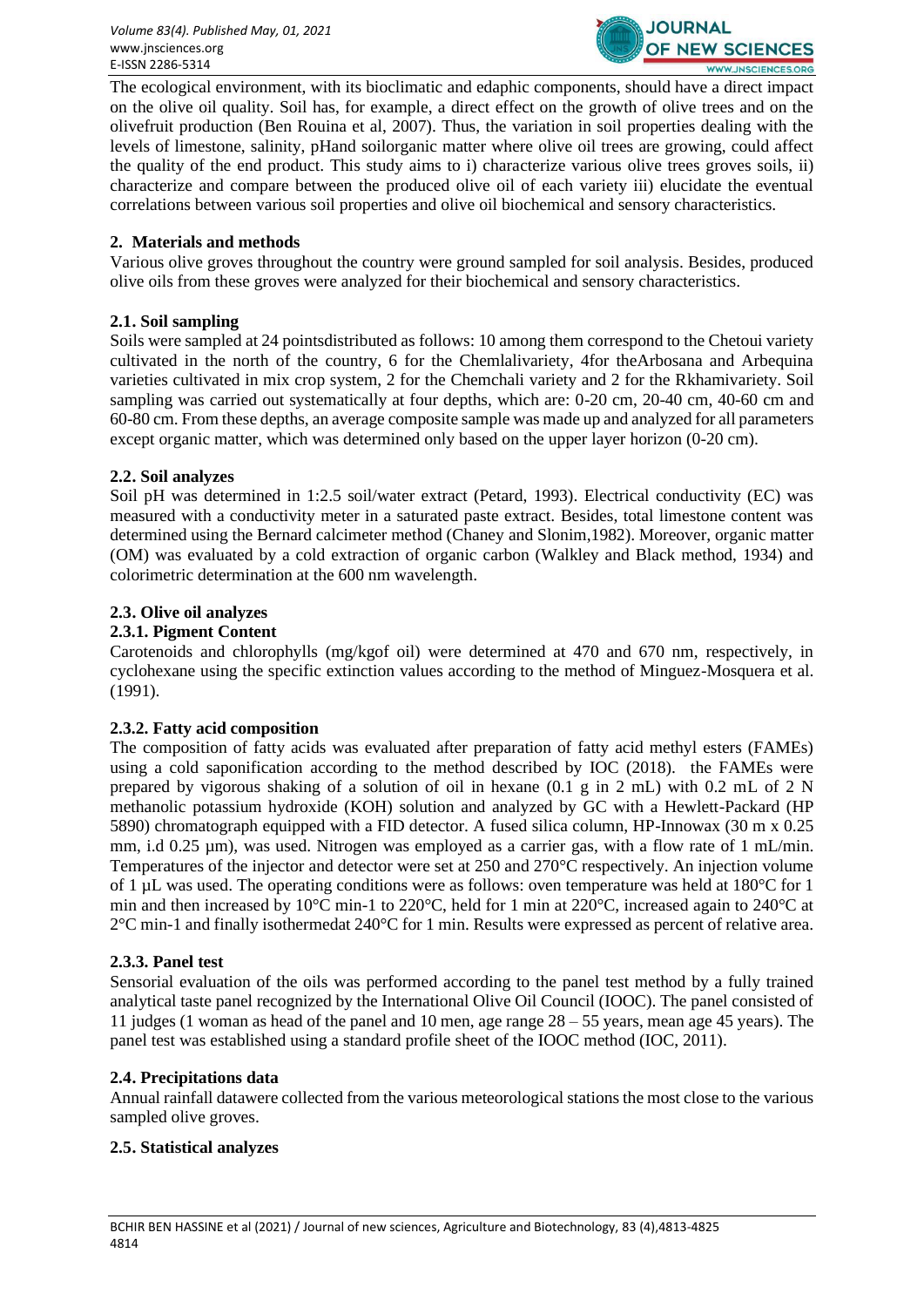

Comparative statistical analysis tests have been carried out to elucidate eventual relationships between soil parameters and oil characteristics. Interpretation of the data required the calculation of means and standard deviations for the total sites and for each variety apart.

It is interesting to underline, that forthe Rkhami variety, due to its limited extension at the country scale, they wasonlyincluded for the calculation of the overall means for all the varieties. Finally, the effect of edaphic parameters on the oil quality characteristics was evaluated based on simple linear regression tests using the Excel® 2016software.

#### **3. Results**

#### **3.1. Soil analysis results**

The average salinity of the sampled soils varies between 1.32 dS/m for the sites of the Chetoui variety and 3.72 dS /m for the Chemchali variety. Indeed, most often Chetoui variety, occupies soils located on encrusted glacis or on limestone piedmontswhere soils are not highly salty, this fact is confirmed by the low measuredvalues of the electrical conductivity.

Olive trees of the Chemchali variety, grown near Gafsa cityin the southwest of the country, would be irrigated. This fact would have contributed to the deposition of salts in the soil, orthese trees would have been planted in soils slightly affected by soluble salts, of natural way. The soils planted with the introduced varieties Arbosana and Arbequina have an average electrical conductivity of 2.29dS/m, a value which is moderate, but having a high standard deviation meaning the existence of very different salinities due to irrigations by waters of different qualities. In general, the salinity of the soils is not very high and this constitutes a favorable condition for the cultivation of the olive tree, this is what is reflected by the general average, which is about 1.88 dS/m (figure 1).

The soils pH values are all around eightmeaning that all these varieties are cultivated on carbonated soils. A slight decrease of the pH of the Chemchali variety soils below 8 is observed (figure 2), it could be explained by a slight acidification of these soils by the presence of sulphates and chlorides originating from the irrigation water.

The organic matter contents are generally low to very low. They vary between 0.47% for soils where the Chetoui variety is cultivated and 1.07% for soils where theArbosana and Arbequina varieties are cultivated in crop mix system. The general average for all soils is equal to 0.68% (figure 3).

The low values relative to the soils of the Chetoui and Chemlali varieties are mainly due to the absence of sources of organic matter. These soilsare constantly ploughed, and weeds are systematically eliminated there. Indeed, thesetwo varieties are generally cultivated under rainfed conditions, which would contribute to the scarcity of sources of organic matter. At the opposite, Arbosana and Arbequina varieties are cultivated under irrigated conditions, soil organic matter contents are the highest thankseither to the fact that these soils areused in intercropping or to the fact that they are more covered by spontaneous herbaceous plants providing organic matter to the superficial upper horizons.



**Figure 1 :** Average electrical conductivities (EC in dS/m) of soils classified according to olive trees varieties

The average of limestone contents varies between 22.2% for soils of the Chemchali variety in the southwest and 46.5% for soils of the Arbosana and Arbequina varieties (figure 4). The average content for all soils is 35.6% with a fairly high standard deviation meaning a great variability among soils. The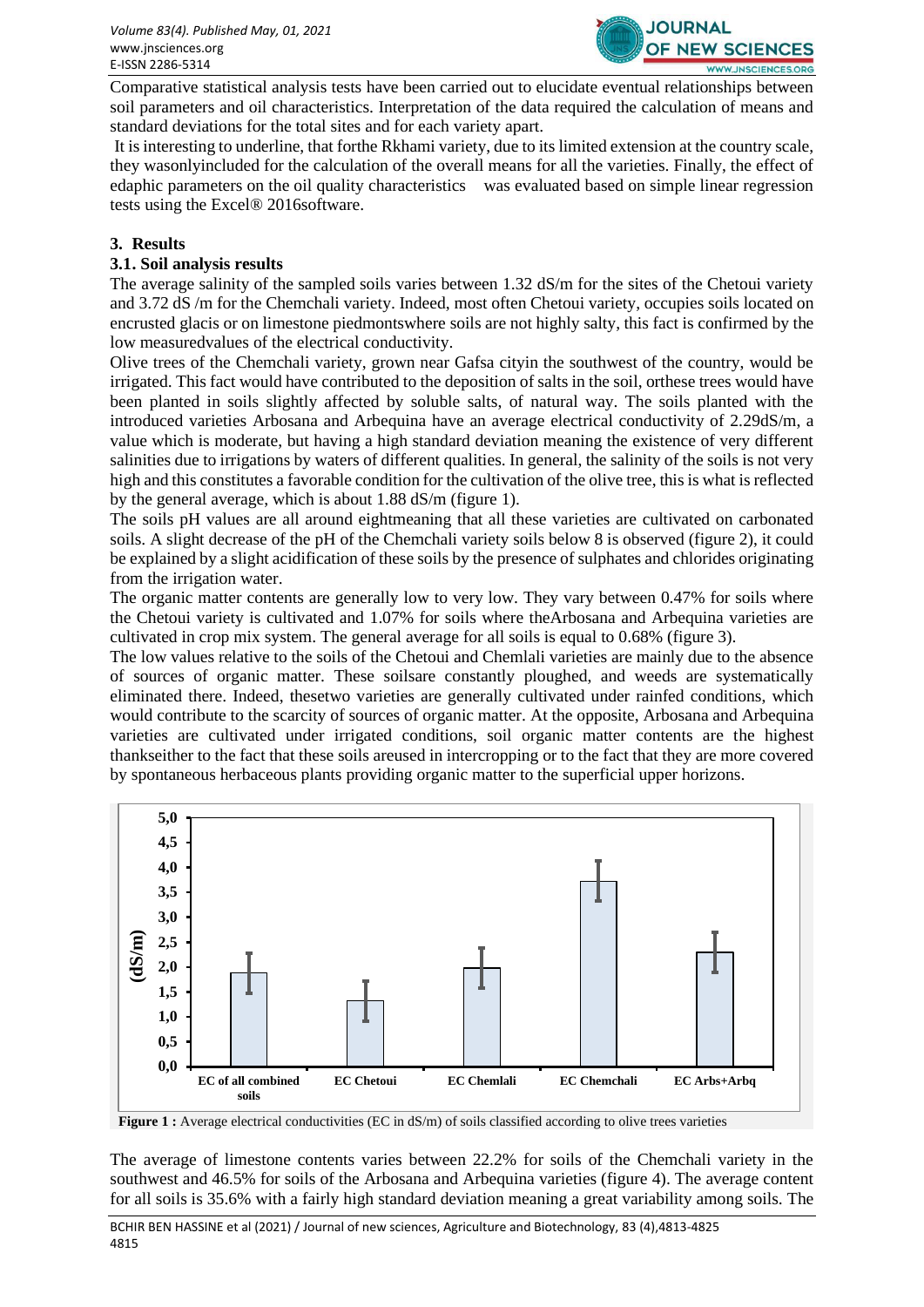#### *Volume 83(4). Published May, 01, 2021* www.jnsciences.org E-ISSN 2286-5314



Chemchali variety is cultivated in a large range of limestone. In fact, the limestonecontent dataof this varietyis raging between 10.15% and 34.29%. The mineralogical composition of the soils cultivated with the Arbosana and Arbequina varieties is similar to that of alluvial soils derived from marl because almost half of the total mineral matter is limestone. Their groves are located, in fact, in the Miliane plain in the northern region of Tunisia, whose soils are generally of fine texture and have mostly equal fraction of clay and limestone. The soils of the Chetoui variety have an average limestone content of 39.4% with a high standard deviation indicating a high variability between the sites located mostly in the north of Tunisia. Nevertheless, Chemlaligroves, belonging to the eastern coast and the center of the country, have moderate limestone content (18.2%) with a moderatestandard deviation.





**Figure 2:** Average pH values of aqueous extracts from soils classified according to olive trees varieties

**Figure 3 :** Average organic matter content (OM %) of soils classified according to olive trees varieties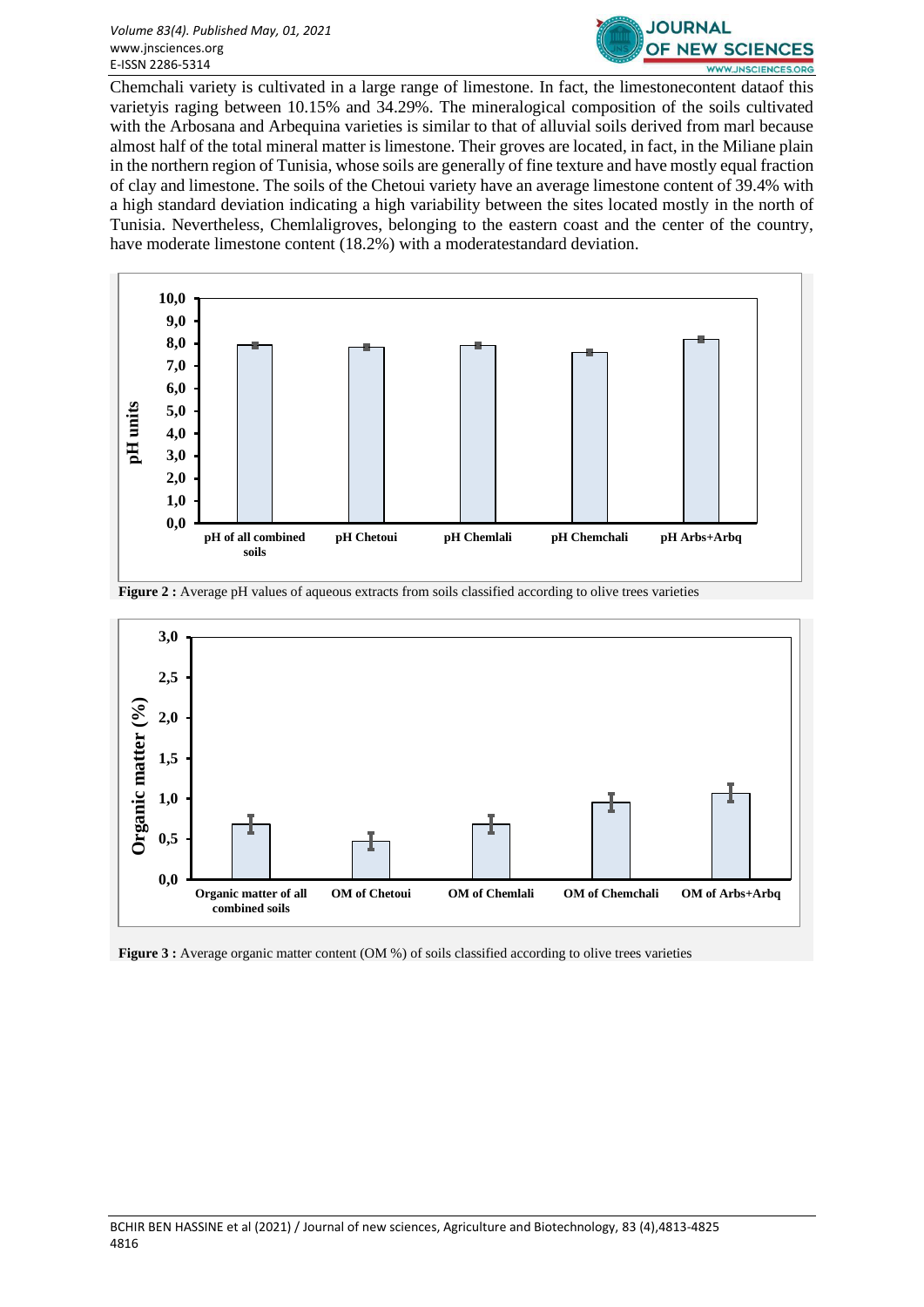



**Figure 4 :** Average total limestone content of soils classified according to olive trees varieties

#### **3.2Analysis results of olive oil parameters**

In this study, the olive oils were analyzed for threeparameters notably carotenoids content, chlorophylls content and the fruity sensory attribute. Carotenoids are accessory pigments in photosynthesis, they play an important role in health, because many of them are A provitamins and someof themhave antioxidant properties (Stahl and Sies, 2005; Phan, 2014). The Chemchali and Chemlali varieties contain the most content of carotenoids, with 1.67 and 1.52 mg/kg respectively. The oil contents of the Chetoui variety are almost equal to the average of all varieties with 1.38 mg/kgwhereas, the introduced varieties (Arbosana and Arbequina) seem to have the lowest content with 1.11 mg/kg in average (figure 5A).

The presence of chlorophylls plays an important role, with carotenoids, in the oxidative stability of olive oils during storage (Ben Mohamed et al, 2015). The general average of all the merged varieties is 2.6 mg/kg. The highest value is attributed to theChetoui variety with 2.92 mg/kg followed by the Chemlali variety with 2.72 mg/kg. The lowest value is associated to the Chemchali variety with 1.73 mg/kg, while that of the introduced varieties (Arbosana and Arbequina), and is equal to 2.07 mg/kg (figure 5B).

The fruity taste of the oil is a kind of aromatic flavor linked to the genetic potential of the variety but also it depends on the date of picking and ofkeeping olivesfresh before crushing (Kiritsakis, 1998). The majority of the varieties studied have a value of fruity taste close to 3.5, which is also close to that of the average of all the varieties merged. Nevertheless, the fruity taste of the Chemchali variety is slightly lower (figure 5C).

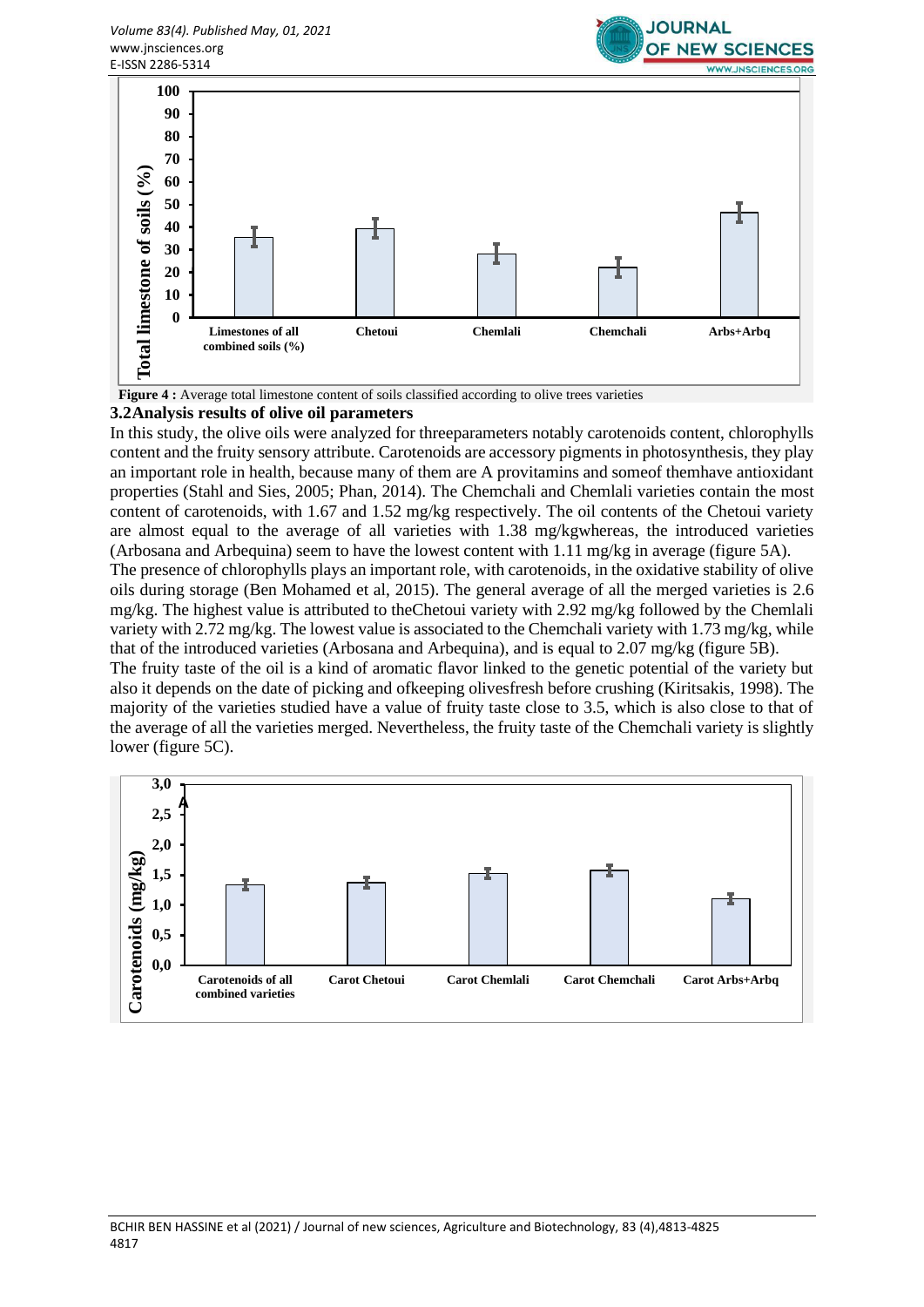## *Volume 83(4). Published May, 01, 2021* www.jnsciences.org



**JOURNAL** 

**Figure 5 :** Average carotenoids content (A), Average chlorophyll content (B) and Average values of the fruity taste (C) of the studied oil olive tree varieties.

#### **3.3.The fatty acid composition**

The averages of the amounts of fatty acids composing the oils of all the varieties studied (figure 6A) indicate that the most dominant acid is oleic acid (C18:1) with 65.6%, followed by linoleic acid (C18:2) and palmitic acid (C16:0) with 15.3% and 13.7% respectively. Far behind are stearic (C18:0) and palmitoleic (C16:1) acids with 2.3% and 1.05%, respectively. All other acids are only with very tiny proportions which was less than 1%. For instance, the α-linolenic acid (C18:3) represents 0.67%.

For the Chetoui variety, the most represented fatty acids are oleic acid with 65%, linoleic acid with 17.4%, palmitic acid with 12.2% and stearic acid with 2.6%. All other acids reach the 1% threshold each (figure 6B). Palmitoleic acid has a value of 0.75%, which is lower than the average of all varieties. What sets the oil of this varietyapart from others is the highproportion of linoleic acid and the low proportion of palmitic acid compared to the averages of all varieties. It is also characterized by the concentration of α-linolenic acid equal to 0.64%, which is close to the average for all varieties.

The olive oil of the Chemlali variety has the following fatty acid composition (figure 6C): 61.4% for oleic acid, 17.6% for linoleic acid, 15.8% for palmitic acid, 2.07% for stearic acid,1.37% for palmitoleic acid and only of 0.3% for α-linolenicacid percentage. The rest of the fatty acids do not exceed 0.5% for each acid. Compared to Chetoui oil, Chemlali oil is less provided with oleic acid and more enriched in palmitic acid; linoleic acid is present in the same percentage in both varieties.

For the Chemchali variety, its average fatty acid composition is as follows: 65.06% for oleic acid, 14.98% for palmitic acid, 14.35% for linoleic acid, 2.27% for stearic acid, 1.05% for palmitoleic acid and0.74% for α-linolenic acid (figure 6D). All other fatty acids are present with very low values less than 0.5%. This composition looks like that of Chetouioil especially for oleic acid, but it contains less linoleic acid and more palmitic acid.

For the Arbosana and Arbequina varieties, their fatty acid composition is as follows: 69.07% for oleic acid, 14.77% for palmitic acid, 10.79% for linoleic acid, 1.76% for stearic acid, 1.42% for palmitoleic acid and 0.65% for α-linolenic acid (figure 6E). This oil is the richest in oleic acid and is the most depleted in linoleic acid. Itspalmitic acid percentages close to those of the other varieties. In addition, we noted down that α-linolenic acid keeps roughly the same proportion as the other oils except for the Chemlali variety thatα-linolenic acid isthe lowest with only 0.3%. This oil is characterized by a high concentration of monounsaturated acid (oleic acid) and a low concentration of polyunsaturated acid (linoleic acid).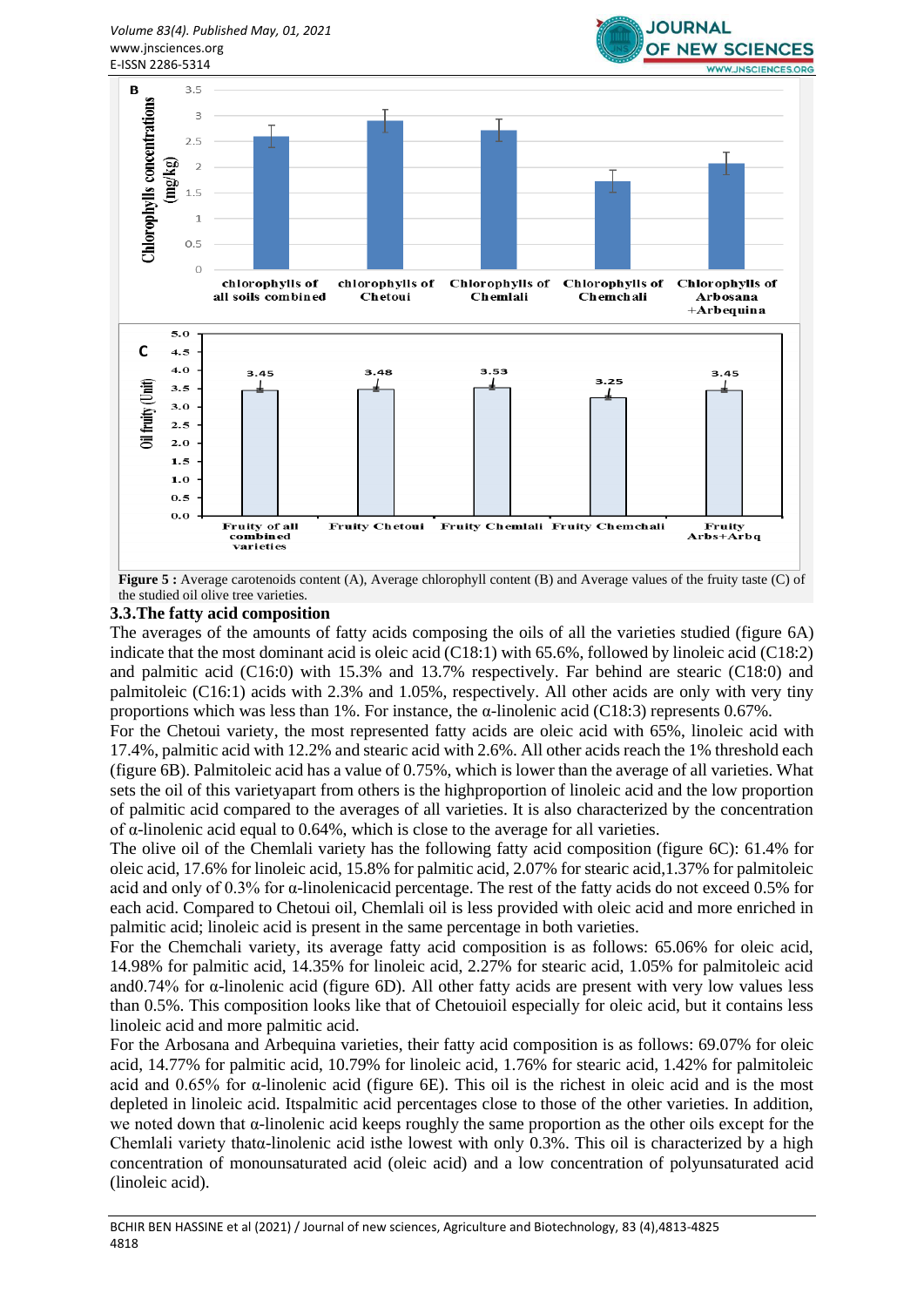

### **3.4. Correlations between soil parameters and oil characteristics**

The soilparameters correlated with the olive oil parameters (the fruity taste and the carotenoid and chlorophyll contents) were evaluated according to the values of the coefficients of determination (R²) and correlation r; the highest values of these coefficients made it possible to select the strongest correlations (table 1). The significant correlations are those first linking the soil organic matter (OM) parameter to carotenoids content of the oil for all varieties and to the most common local varieties notably: Chetoui, Chemlali and Chemchali.

Then the same OM parameter as that of the chlorophyll content of the oil for the Chetoui, the introduced varieties Arbosanaand Arbequina. The most significant correlation obtained at the 0.01 threshold is that linking OM to the chlorophyll content of the oil of the Arbosana and Arbequina varieties (figure 7). Other correlations came close to the significance level but remained insignificant; we cite in particular the EC - Carotenoids and EC - Chlorophyll correlations of the Arbosana and Arbequina varieties (table 1), which are negative with values of r less than - 0.7 meaning that these two varieties are sensitive to the effects of salts, sensitivity illustrated by the high level of carotenoids and chlorophylls in their oils. This EC parameter would, however, have a positive effect on the fruity taste of the oil of the same varieties. In addition, total limestone  $(CaCO<sub>3</sub>)$  would have a positive effect on the fruity taste of local varieties: Chetoui, Chemlali and Chemchali which are adapted to the Tunisianlimestone soils. There is also a positive relationship close to the significance level between the total limestone in the soil and the chlorophylls content of the introduced varieties ArbosanaandArbequina.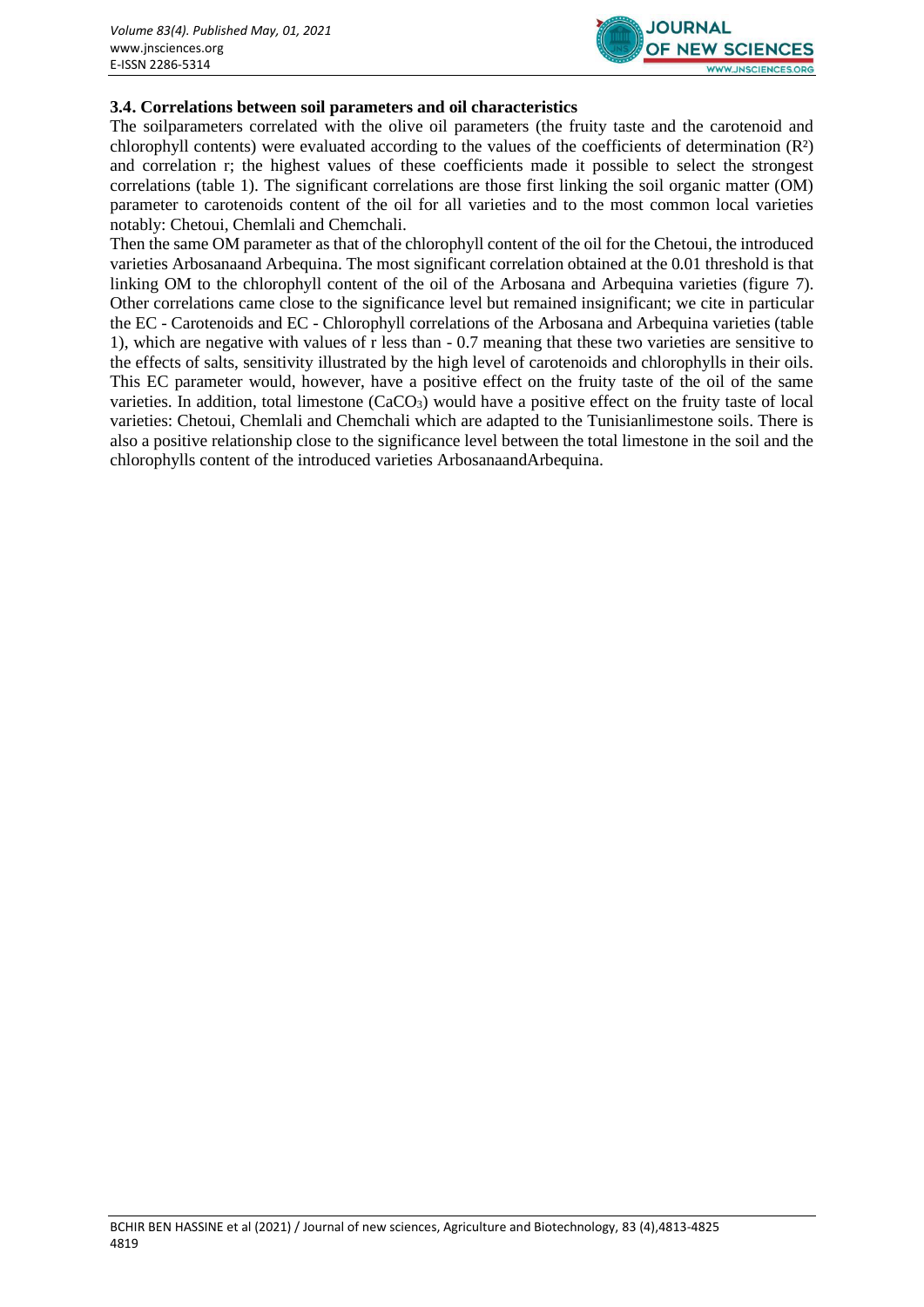*Volume 83(4). Published May, 01, 2021* www.jnsciences.org E-ISSN 2286-5314





**Figure 6 :** Average of fatty acid composition of olive oils: Combined varieties (A), Chetoui (B), Chemlali (C) and Chemchali (D).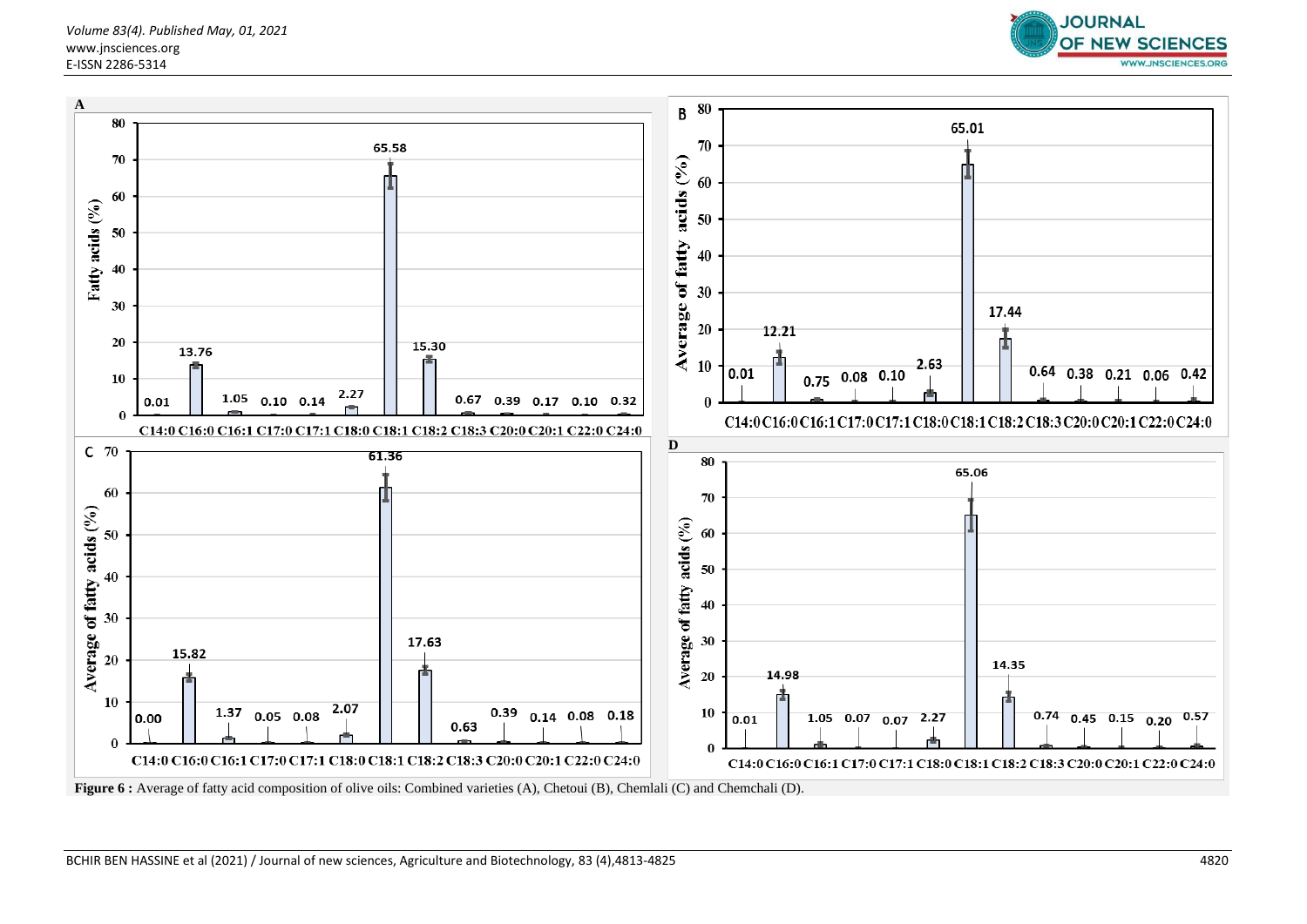



**Figure 7:** Average fatty acid composition of olive oils of Arbosana and Arbequina varieties.

| Table 1 : Correlations between soil properties and oil quality parameters |                         |                                             |                              |                                |                                     |  |
|---------------------------------------------------------------------------|-------------------------|---------------------------------------------|------------------------------|--------------------------------|-------------------------------------|--|
| Correlated parameters                                                     | Equation                | Determination<br>coefficient R <sup>2</sup> | Correlation<br>coefficient r | Degrees of<br>freedom<br>(dof) | Meaning<br>threshold<br>$(n-1$ dof) |  |
| EC<br>(Arbosana<br>$\mathcal{L}^{\mathcal{L}}$<br>Fruity                  | $+ y = 0,1741x + 3,051$ | $R^2 = 0,2058$                              | $r = 0.4536$                 | $n = 6$                        | <b>NS</b>                           |  |
| Arbequina)                                                                |                         |                                             |                              |                                |                                     |  |
| pH - Fruity (Chetoui)                                                     | $y = 1,2641x - 6,4395$  | $R^2 = 0,2464$                              | $r = 0,4964$                 | $n = 10$                       | <b>NS</b>                           |  |
| <b>OM</b><br>Fruity                                                       | $y = -0.528x + 4.0148$  | $R^2 = 0.4621$                              | $r = -0.6798$                | $n = 6$                        | <b>NS</b>                           |  |
| (Arbosana+Arbequina)                                                      |                         |                                             |                              |                                |                                     |  |
| Tot CaCO <sub>3</sub> - Fruity (All the                                   | $y = 0.0124x + 3.0084$  | $R^2 = 0,107$                               | $r = 0,3271$                 | $n = 24$                       | <b>NS</b>                           |  |
| varieties)                                                                |                         |                                             |                              |                                |                                     |  |
| - Fruity<br>(Local<br>TotCaCO <sub>3</sub><br>varieties)                  | $y = 0.0177x + 2.8514$  | $R^2 = 0,207$                               | $r = 0,4550$                 | $n = 16$                       | <b>NS</b>                           |  |
| CE<br><b>Carotenoids</b>                                                  | $y = -0.4277x + 2.088$  | $R^2 = 0.5147$                              | $r = -0.7174$                | $n = 6$                        | <b>NS</b>                           |  |
| (Arbosana+Arbequina)                                                      |                         |                                             |                              |                                |                                     |  |
| pH - Carotenoids (Chetoui)                                                | $y = -0.3942x + 4.4645$ | $R^2 = 0,1653$                              | $r = -0,4066$                | $n = 10$                       | <b>NS</b>                           |  |
| <b>Carotenoids</b><br><b>OM</b><br>L.                                     | $y = 0.8294x + 0.2203$  | $R^2 = 0,4724$                              | $r = 0.6873$                 | $n = 6$                        | <b>NS</b>                           |  |
| (Arbosana+Arbequina)                                                      |                         |                                             |                              |                                |                                     |  |
| <b>OM</b> - Carotenoids (local varieties)                                 | $y = 0,5848x + 1,0913$  | $R^2 = 0,2201$                              | $r = 0,4691$                 | $n = 16$                       | $p = 0.05$                          |  |
| OM - Carotenoids (all the                                                 | $y = 0,4858x + 0,9994$  | $R^2 = 0.1782$                              | $r = 0,4221$                 | $n = 24$                       | $p = 0.05$                          |  |
| varieties)                                                                |                         |                                             |                              |                                |                                     |  |
| CaCO <sub>3</sub><br><b>Carotenoids</b><br><b>Tot</b><br>÷,<br>(Chetoui)  | $y = 0,0061x + 1,13$    | $R^2 = 0,1634$                              | $r = 0,4042$                 | $n = 10$                       | <b>NS</b>                           |  |
| <b>Tot</b><br>CaCO <sub>3</sub><br>Carotenoids<br>$\blacksquare$          | $y = 0.0319x - 0.3785$  | $R^2 = 0,1631$                              | $r = 0,4039$                 | $n = 6$                        | <b>NS</b>                           |  |
| (Arbosana+Arbequina)                                                      |                         |                                             |                              |                                |                                     |  |
| <b>EC</b> - Chlorophyll (Chetoui)                                         | $y = 0,853x + 1,7927$   | $R^2 = 0,1778$                              | $r = 0,4217$                 | $n = 10$                       | NS                                  |  |
| EC<br>Chlorophyll<br>$\sim$                                               | $y = -0.836x + 3.9878$  | $R^2 = 0,4995$                              | $r = -0.7068$                | $n = 6$                        | <b>NS</b>                           |  |
| (Arbosana+Arbequina)                                                      |                         |                                             |                              |                                |                                     |  |
| Chlorophyll<br>pH                                                         | $y = -1,7375x+16,281$   | $R^2 = 0,1482$                              | $r = -0,3850$                | $n = 6$                        | <b>NS</b>                           |  |
| (Arbosana+Arbequina)                                                      |                         |                                             |                              |                                |                                     |  |
| <b>OM</b> - Chlorophyll (Chetoui)                                         | $y = 2,4866x+1,7418$    | $R^2 = 0.4644$                              | $r = 0.6815$                 | $n = 10$                       | $p = 0.05$                          |  |
| <b>OM</b><br>Chlorophyll<br>$\mathcal{L}^{\pm}$                           | $y = 2,1371x - 0,215$   | $R^2 = 0,7964$                              | $r = 0,8924$                 | $n = 6$                        | $p = 0.01$                          |  |
| (Arbosana+Arbequina)                                                      |                         |                                             |                              |                                |                                     |  |
| OM - Chlorophyll (All the                                                 | $y = 0.7734x + 2.0674$  | $R^2 = 0,1172$                              | $r = 0,3423$                 | $n = 24$                       | <b>NS</b>                           |  |
| varieties)                                                                |                         |                                             |                              |                                |                                     |  |
| Rainfall - Chlorophyll (Local                                             | $y = 0,0057x+0,7907$    | $R^2 = 0.1251$                              | $r = 0,3537$                 | $n = 16$                       | <b>NS</b>                           |  |
| varieties)                                                                |                         |                                             |                              |                                |                                     |  |
| Chlorophyll<br><b>Tot</b><br>CaCO <sub>3</sub>                            | $y = 0.1002x - 2.5918$  | $R^2 = 0.4078$                              | $r = 0.6386$                 | $n = 6$                        | <b>NS</b>                           |  |
| (Arbosana+Arbequina)                                                      |                         |                                             |                              |                                |                                     |  |

NS : not significant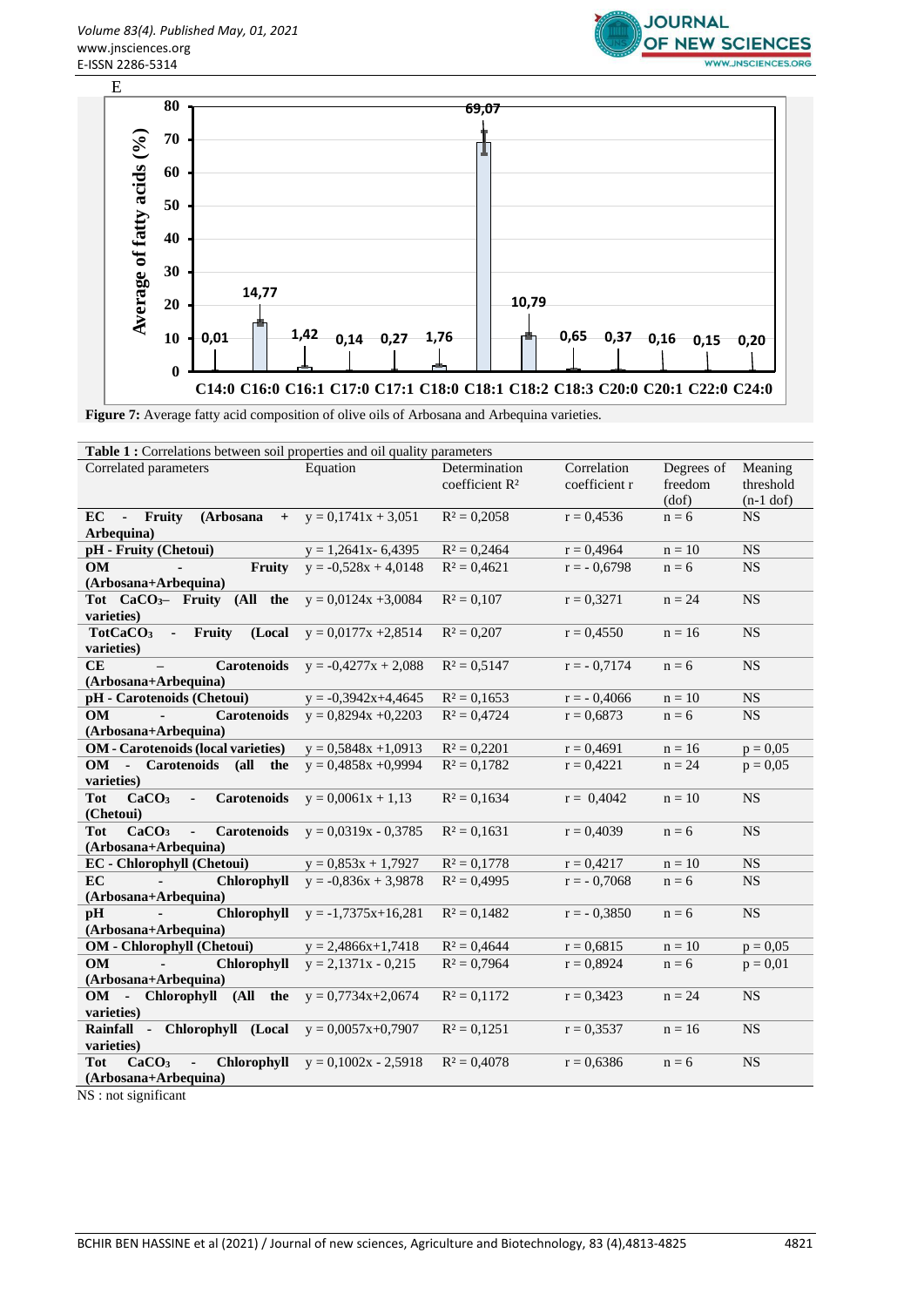



**Figure 8:** Simple linear correlation line between the OM parameter of the soil and the chlorophyll content of the oil of the introduced varieties (Arbosana + Arbequina).

#### **3.5. Correlations between soil characteristics and the fatty acid proportions of oils**

The soil EC, which represents its salinity, would act negatively on the linoleic acid content of the oils of local varieties (Chetoui + Chemlali + Chemchali) as shown by the significant correlation obtained between these two parameters at the 0.01 threshold (figure 8). At the opposite, this same parameter would act positively on the palmitic acid content of the oils of all varieties; the correlation is significant at the 0.05 level (table 2). Thus, according to these results, the more salty the soil, the higher is thecontent of linoleic acid is and the lower is thepalmitic acid. In addition, EC parameter shows a strong negative correlation, but not significant, with the  $\alpha$ -linolenic acid content of the introduced varieties (ArbosanaandArbequina); the correlation coefficient r found is equal to - 0.7031. For the local variety Chetoui, salts would have a stimulating effect on the  $\alpha$ -linolenic acid in the oil because the correlation coefficient r approaches the significance level with a value of 0.5012 for a number of samples  $n = 30$ .

The soil organic matter (OM) content is negatively correlated with the proportion of linoleic acid for all varieties (table 2). It would act in the same way on the palmitic acid content for the introduced varieties (Arbosana + Arbequina). It would, however, tend to act positively on the oleic acid content for all varieties and introduced varieties, even though the identified r coefficients are below the significance level.

Total soil limestone would have a negative effect on the palmitic acid content of the oils of the three local varieties (Chetoui, Chemlali and Chemchali) with a correlation coefficient equal to - 0.4932 and significant at the 0.05 threshold. The same trend is observed for the Chetoui variety on its own. This parameter would have a simple trend to increase the proportion of  $\alpha$ -linolenic acid in oils of local varieties and in particular for the Chetoui variety.

Finally, rainfall would decrease the α-linolenic acid content of oils of local varieties and particularly the Chetoui variety.

| <b>Table 2:</b> Correlations between soil parameters and the amounts of fatty acids in oils |                         |                                                    |                                     |                                |                                            |  |
|---------------------------------------------------------------------------------------------|-------------------------|----------------------------------------------------|-------------------------------------|--------------------------------|--------------------------------------------|--|
| <b>Correlated parameters</b>                                                                | <b>Equation</b>         | <b>Determination</b><br>coefficient R <sup>2</sup> | <b>Correlation</b><br>coefficient r | Degrees of<br>freedom<br>(dof) | <b>Meaning</b><br>threshold<br>$(n-1$ dof) |  |
| <b>Oleic</b><br>acid<br>EC                                                                  | $y = -1,5954x+72,728$   | $R^2 = 0.2593$                                     | $r = -0.5092$                       | $n = 6$                        | <b>NS</b>                                  |  |
| (Arbosana+Arbequina)                                                                        |                         |                                                    |                                     |                                |                                            |  |
| EC - Linoleic acid (Local                                                                   | $y = -1,5209x + 19,818$ | $R^2 = 0.383$                                      | $r = -0.6188$                       | $n = 16$                       | $p = 0.01$                                 |  |
| varieties)                                                                                  |                         |                                                    |                                     |                                |                                            |  |
| EC<br>Linoleic<br>acid                                                                      | $y = 0.6146x + 9.379$   | $R^2 = 0.1268$                                     | $r = 0,3561$                        | $n = 6$                        | <b>NS</b>                                  |  |
| (Arbosana+Arbequina)                                                                        |                         |                                                    |                                     |                                |                                            |  |
| <b>EC-Linoleicacid (Chetoui)</b>                                                            | $y = -2.0352x + 20.13$  | $R^2 = 0.2985$                                     | $r = -0.5464$                       | $n = 10$                       | <b>NS</b>                                  |  |
| a-linolenic<br>EC<br>acid<br>$\overline{\phantom{a}}$                                       | $y = 0.0499x+0.3641$    | $R^2 = 0.2512$                                     | $r = 0.5012$                        | $n = 10$                       | <b>NS</b>                                  |  |
| (Chetoui)                                                                                   |                         |                                                    |                                     |                                |                                            |  |
| EC<br>a-linolenic<br>acid                                                                   | $y = -0.1611x + 1.016$  | $R^2 = 0.4944$                                     | $r = -0.7031$                       | $n = 6$                        | <b>NS</b>                                  |  |
| (Arbosana+Arbequina)                                                                        |                         |                                                    |                                     |                                |                                            |  |
| $EC - Palmitic acid$ (All the                                                               | $y = 0.8537x+12.153$    | $R^2 = 0.1881$                                     | $r = 0.4337$                        | $n = 24$                       | $p = 0.05$                                 |  |
| varieties                                                                                   |                         |                                                    |                                     |                                |                                            |  |
| EC<br><b>Palmitic</b><br>acid                                                               | $y = 0.582x + 13.439$   | $R^2 = 0,404$                                      | $r = 0,6360$                        | $n = 6$                        | <b>NS</b>                                  |  |
| (Arbosana+Arbequina)                                                                        |                         |                                                    |                                     |                                |                                            |  |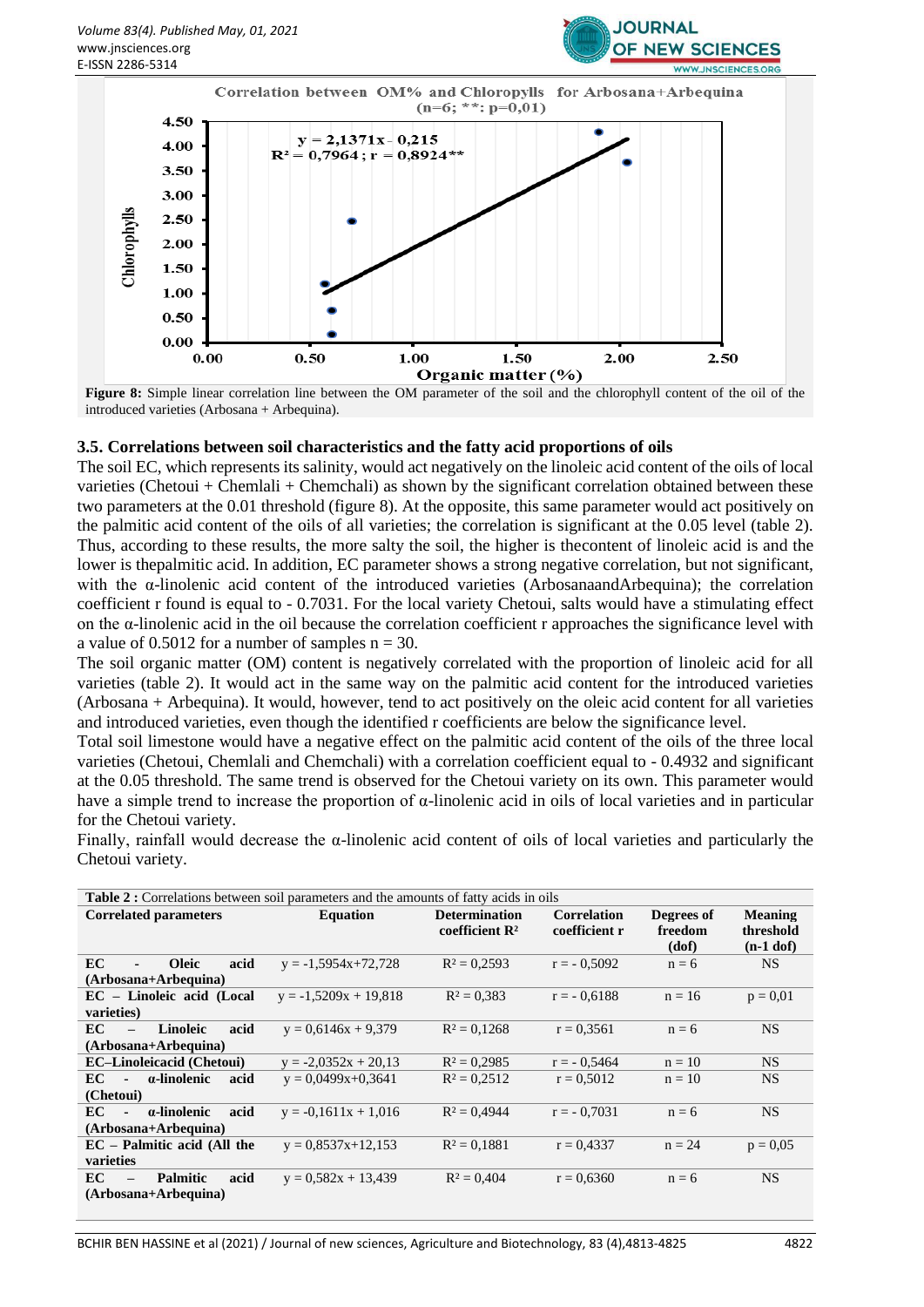

| E-ISSN 2286-5314                                                                                     |                         |                 |               |          | <b>WWW.JNSCIENCES.ORG</b> |
|------------------------------------------------------------------------------------------------------|-------------------------|-----------------|---------------|----------|---------------------------|
| <b>EC-Palmitic</b><br>acid<br>(Local<br>varieties)                                                   | $y = 0,8866x+11,875$    | $R^2 = 0.1367$  | $r = 0,370$   | $n = 16$ | <b>NS</b>                 |
| pH - Oleic acid (Local<br>varieties)                                                                 | $y = -3,5625x+92,005$   | $R^2 = 0.1429$  | $r = -0.3780$ | $n = 16$ | <b>NS</b>                 |
| pH - Oleic acid (Chetoui)                                                                            | $y = -3,7732x + 94,616$ | $R^2 = 0.1418$  | $r = -0.3766$ | $n = 10$ | <b>NS</b>                 |
| α-linolenic<br>acid<br>pH<br>$\blacksquare$                                                          | $y = -0.4808x + 4.5784$ | $R^2 = 0,3024$  | $r = -0.5499$ | $n = 6$  | <b>NS</b>                 |
| (Arbosana+Arbequina)                                                                                 |                         |                 |               |          |                           |
| OM - Oleic acid (All the<br>varieties)                                                               | $y = 3,0479x+63,498$    | $R^2 = 0.1313$  | $r = 0,3623$  | $n = 24$ | <b>NS</b>                 |
| <b>OM</b><br><b>Oleic</b><br>acid                                                                    | $y = 3,616x + 65,202$   | $R^2 = 0.3251$  | $r = 0,5702$  | $n = 6$  | <b>NS</b>                 |
| (Arbosana+Arbequina)                                                                                 |                         |                 |               |          |                           |
| OM - Linoleic acid (All the<br>varieties)                                                            | $y = -2,8598x+17,262$   | $R^2 = 0.1959$  | $r = -0.4426$ | $n = 24$ | $p = 0.05$                |
| MO-Linoleicacid (Chetoui)                                                                            | $y = -2,6332x+18,687$   | $R^2 = 0.1536$  | $r = -0.3919$ | $n = 10$ | <b>NS</b>                 |
| a-linolenic<br>OM<br>$\sim$<br>acid<br>(Arbosana+Arbequina)                                          | $y = 0,2057x+0,4266$    | $R^2 = 0,1965$  | $r = 0,4433$  | $n = 6$  | <b>NS</b>                 |
| <b>OM</b> - Palmiticacid (Chetoui)                                                                   | $y = 1,8465x+11,338$    | $R^2 = 0.1424$  | $r = 0,3774$  | $n = 10$ | <b>NS</b>                 |
| <b>OM-Palmitic</b><br>acid                                                                           | $y = -1,4115x+16,284$   | $R^2 = 0,5799$  | $r = -0,7615$ | $n = 6$  | $p = 0,05$                |
| (Arbosana+Arbequina)                                                                                 |                         |                 |               |          |                           |
| Tot CaCO <sub>3</sub> - linoleic acid                                                                | $y = 0,0366x+15,995$    | $R^2 = 0,1294;$ | $r = 0,3597$  | $n = 10$ | <b>NS</b>                 |
| (Chetoui)                                                                                            |                         |                 |               |          |                           |
| Tot CaCO <sub>3</sub> - α-linolenic acid<br>(Chetoui)                                                | $y = 0,0048x+0,4488$    | $R^2 = 0,1409$  | $r = 0.3753$  | $n = 10$ | <b>NS</b>                 |
| Tot CaCO <sub>3</sub> - a-linolenicacid<br>(Variétés locales)                                        | $y = 0,0047x+0,4861$    | $R^2 = 0,1194$  | $r = 0,3455$  | $n = 16$ | <b>NS</b>                 |
| Tot CaCO <sub>3</sub> - Palmitic acid<br>(Chetoui)                                                   | $y = -0.0373x+13.684$   | $R^2 = 0,2531$  | $r = -0.5030$ | $n = 10$ | <b>NS</b>                 |
| Tot CaCO <sub>3</sub> - Palmitic acid<br>(Local varieties)                                           | $y = -0.0528x + 15.28$  | $R^2 = 0,2432$  | $r = -0,4932$ | $n = 16$ | $p = 0.05$                |
| Tot CaCO <sub>3</sub> - Palmitic acid<br>(Arbosana+Arbequina)                                        | $y = -0.0464x+16.932$   | $R^2 = 0.1459$  | $r = -0.3820$ | $n = 6$  | <b>NS</b>                 |
| Rainfall - a-linolenic acid<br>(Chetoui)                                                             | $y = -0,0029x+1,696$    | $R^2 = 0,2417$  | $r = -0,4916$ | $n = 10$ | <b>NS</b>                 |
| <b>Rainfall</b><br>$\alpha$ -<br>linolénicacid(Local                                                 | $y = -0.0013x+1.0839$   | $R^2 = 0,1003$  | $r = -0,3167$ | $n = 16$ | <b>NS</b>                 |
| varieties)<br>$\mathbf{M} \mathbf{C}$ , $\mathbf{C} = \mathbf{A} \mathbf{C} + \mathbf{C} \mathbf{C}$ |                         |                 |               |          |                           |
|                                                                                                      |                         |                 |               |          |                           |





**Figure 9**: Simple linear correlation line between the EC parameter in dS/m of the soil and the linoleic acid content of the oil of local varieties (Chetoui + Chemlali + Chemchali).

#### **3.6. Discussion**

Soils sampled in this study are wide spread over several Tunisian regions and over different types of relief. Thus, in the northern regions, the Chetoui variety spreads and generally occupies the forms in glacis or those located on foothills or hill slopes. Indeed, in these areas plains and valleys, characterized by finesoil texture, are most often usedfor cereal crops. Chetoui variety, occupies soils that were characterized by their high limestone content, alkaline pH, moderate to low organic matter content and low salinity. This was confirmed by the results obtained: the limestone contents varied between 2.98% and 73.42% for soils of this variety; the lowest value was recorded in the less carbonate soils of Cap Bon and the highest content was identified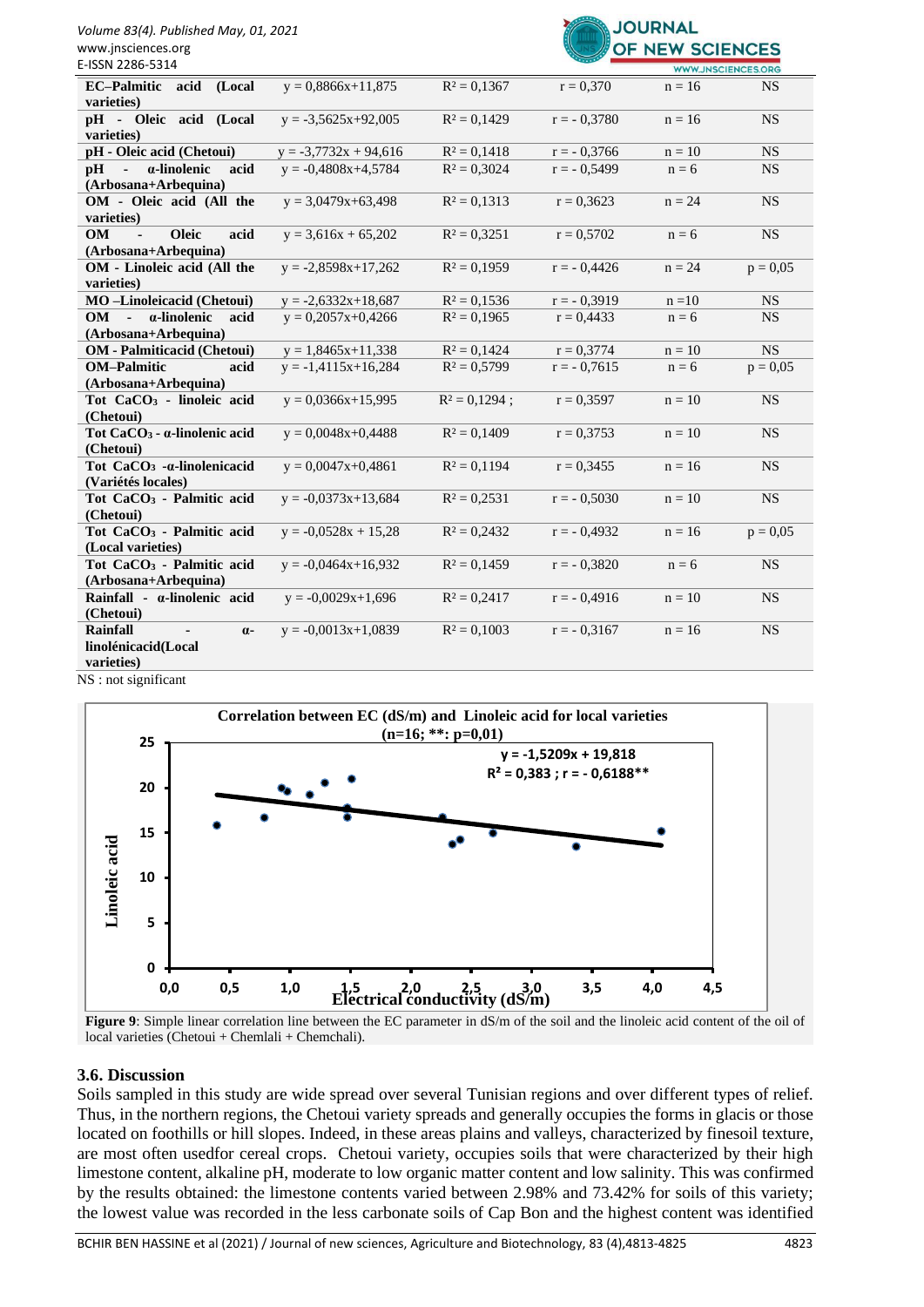

in the region of El Fahs which is located near the northern slopes of the Tunisian Ridge (Dorsale), known by the outcrop of its limestone and marl rocks. For the soils of the other varieties, the limestone content seems more moderate for the varieties Chemlali and Chemchali with one exception for the variety Chemlali located near Nadhour whose soils show similarities to those of El Fahs. The effects that this parameter may have on the compositions and qualities of olive oils were demonstrated by regression tests: relationships which appear to exist but without reaching the threshold of significance. This fact confirms the effect of soil limestone content on the fruity taste and the content of carotenoids and chlorophyll of the produced oil. Regarding fatty acids, limestone seems to have a positive and partial influence on the content of linoleic and  $\alpha$ -linolenic acids, especially for the Chetoui variety. In contrary, its effect on the content of palmiticacid, which is a saturated acid, is negative in almost the majority of varieties.

The olive tree is most often cultivated in rain fed conditions and on land with no or very little salt in most of the areas of its expansion. However, irrigation activities, of a local and non-generalized character, may concern the soils where it is cultivated either when there are intercropping, or for introduced and non-native varieties such as Arbosana and Arbequina. These irrigations generally provide salts, which accumulate in soils, especially those with medium or fine texture. The measurement results of this parameter indicate that they are the soils bearing the local variety Chemchali and the introduced varieties Arbosana and Arbequina which are most affected by salts. For the other varieties, the average values of the electrical conductivity turned around 2 dS/m, a value that is relatively moderate for arid and semi-arid zones; for the Chetoui variety, the value is even lower. This parameter shows a partial effect (not significant) on the chlorophyll and carotenoids contents, particularly for the varieties Arbosana and Arbequina. The low salt contents of the soils of the Chetoui variety would mean that the presence of the ions composing the total salts would rather contribute to nutrition than to the inhibition of the absorption of the elements. In terms of fatty acid composition, this parameter would decrease the contents of oleic, linoleic and  $\alpha$ -linolenic acids, the last two acids are considered as essential fatty acids for human nutrition (Benrachou, 2013), and would increase those of palmitic acid, in almost all varieties. Bedbabis et al (2010) confirmed this for the Chemlali variety.

For the water extract pH of the soils, its values have usually been close to eight, which could not induce obvious discriminations between the varieties and show direct effects on the quality parameters and the fatty acid composition of the oils of the studied varieties. We just found insignificant relationships, one positive between this factor, the fruity taste, and the other negative between the same factor and the chlorophyll and carotenoids contents, particularly for the Chetoui variety.

The role of soil organic matter, which was relatively more abundant in the soils of the Arbosana and Arbequina varieties, without however exceeding 1.5%, was quite obvious on the quality parameters and the fatty acid composition. These two varieties are cultivated under irrigation on soils that have often a finetexture, which would create more favorable conditions for the stabilization of organic matter by clays. According to the obtained results, the more organic matter the soil contains, the more the concentrations of carotenoids and chlorophyll are in the oils. The correlations were significant at the 0.05 level and even 0.01 for the Arbosana and Arbequina varieties. Organic matter improves soil fertility and the chemical nutrition conditions of plants; this would have a positive effect on the synthesis of these two parameters in the fruits, which would yield them to the oil after trituration. A negative effect of organic matter on the fruity taste has been identified for the Arbosana and Arbequina varieties. For fatty acids, its presence in soils would significantly decrease the proportions of linoleic and palmitic acids for all varieties and especially Arbosana and Arbequina.

The last parameter tested is the annual rainfall; it would act negatively, but not significantly, on  $\alpha$ -linolenic acid. By the way, this variable does not have a wide range of variation and the majority of its values are around 350 - 450 mm/year, which did not favor the identification of significant correlations.

For the oil quality parameters and by comparing between the different varieties, it was found that for the fruity taste, the values are almost equivalent except for the Chemchali variety from the Gafsa region, which has a lower value. For the carotenoid content, the Chemchali and Chemlali varieties offer the highest concentrations; in contrast, the oil of the Arbosana and Arbequina varieties is the least concentrated in this substance. Finally, for chlorophyll, the Chetoui variety is the most concentrated, followed by that of Chemlali; in contrast, the Chemchali variety has the least concentration. These two components have antioxidant properties and their levels can vary with the stage of maturity of the olives (Baccouri et al, 2008; Lazzez et al, 2008).

For fatty acids, all the varieties studied are characterized by oils where oleic acid is the most dominant followed by far and with variable values, by linoleic and palmitic acids. Oleic acid was most abundant in Arbosana and Arbequina varieties with almost 69% and least abundant in Chemlali variety. Linoleic acid has the highest values with almost 19% in the Chetoui and Chemlali varieties, but the introduced varieties contain the lowest fraction. Finally, for palmitic acid, which is a saturated acid unlike the previous ones, the Chetoui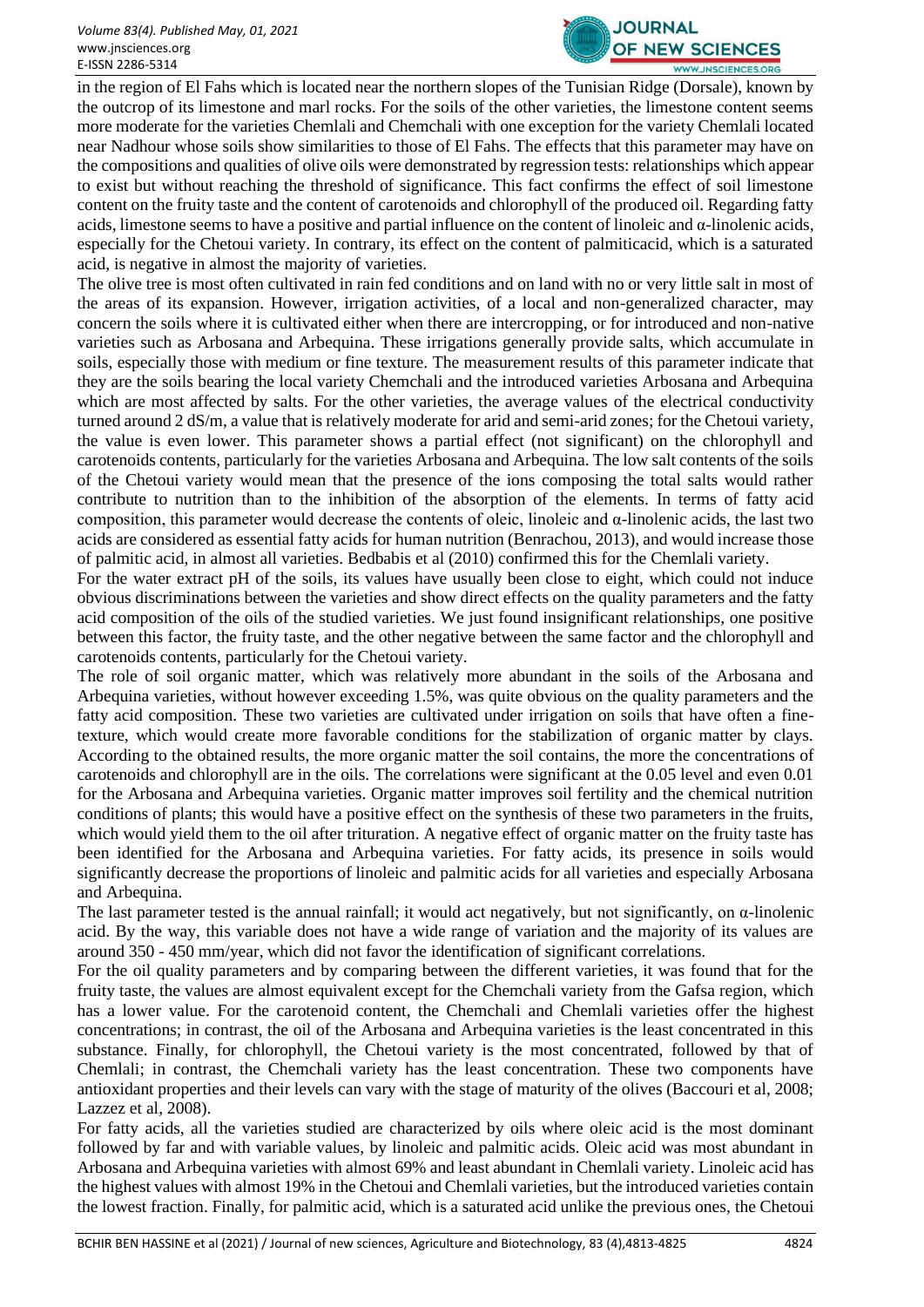

variety is the least endowed (around 11%); for the three other varieties, the proportionshave variedbetween 15% 16%. The variations in these proportions distinguish well between varieties, which have been confirmed by Grati-Kammoun and Zarrouk (2012). We should remind that the α-linolenic acid contents did not exceed 1% and did not even reach 0.9%, which was the maximum level tolerated by the European Union regulation (Olivier et al, 2003).

#### **4. Conclusion**

Soils on which the varieties selected in this study are cultivated and which represent the most widespread cultivars in the country, have all been carbonated and have relatively moderate soluble salt concentrations despite their diversity and their distribution over a large geographical area. The limestone contents showed almost no obvious effects on the quality parameters of oils. For fatty acids, a significant negative correlation between this edaphic parameter and palmitic acid could be demonstrated. Salinity, in contrast, had a significant negative effect on linoleic acid and a positive effect on palmitic acid. In addition, the organic matter of the soils was significantly and positively correlated with the oil contents of carotenoids and chlorophyllsfirstly and negatively with linoleic and palmitic acids secondly. The oil of the Chetoui variety, more widespread in the north of the country and most often cultivated under rain fed conditions, exhibited the highest content of chlorophylls, while the Chemchali variety, more cultivated in the southwest, showed the highest concentration in carotenoids, slightly ahead of the Chemlali variety more widespread in the center and near the eastern coasts of the country. Finally, what distinguished the fatty acids composition of the studied varieties is the higher proportion of oleic acid in the oil of the Arbosana and Arbequina varieties and the lower fraction of palmitic acid in the oil of the Chetoui variety.

#### **Dedicate**

Dr. KaoutherBchir Ben Hassine and Dr. Habib Ben Hassine dedicate this work to the memory of the agricultural Engineer "Houcem El Mabrouk" who died in 2020. Rest in peace, dear excellent student. You are in our heart and your soul will guide us. You are with us forever.

#### **5. References**

- **Abaza L., Msallem M., Daoud D. et Zarrouk M. (2002)**. Caractérisation des huiles de sept variétés d'olivier tunisiennes. Revue OCL (Oilseeds and fats, Crops and Lipids). 9(2): 174-179. DOI [:https://doi.org/10.1051/ocl.2002.0174.](https://doi.org/10.1051/ocl.2002.0174)
- **Allaya M. et Karray B. (2000)**. Avantage comparatif de la production d'olives à huile dans la région de Sfax (Tunisie). Revue MEDIT. 2: 24-29.
- **[Baccouri](https://pubmed.ncbi.nlm.nih.gov/?term=Baccouri+O&cauthor_id=26049987) [O](https://pubmed.ncbi.nlm.nih.gov/26049987/#affiliation-1)**., **[Guerfel.](https://pubmed.ncbi.nlm.nih.gov/?term=Guerfel+M&cauthor_id=26049987)M., [BaccouriB](https://pubmed.ncbi.nlm.nih.gov/?term=Baccouri+B&cauthor_id=26049987)., [Cerretani](https://pubmed.ncbi.nlm.nih.gov/?term=Cerretani+L&cauthor_id=26049987) [L.,](https://pubmed.ncbi.nlm.nih.gov/26049987/#affiliation-2) [Bendini](https://pubmed.ncbi.nlm.nih.gov/?term=Bendini+A&cauthor_id=26049987) A., [Lercker](https://pubmed.ncbi.nlm.nih.gov/?term=Lercker+G&cauthor_id=26049987) G., [Zarrouk](https://pubmed.ncbi.nlm.nih.gov/?term=Zarrouk+M&cauthor_id=26049987) M. and [Daoud](https://pubmed.ncbi.nlm.nih.gov/?term=Daoud+Ben+Miled+D&cauthor_id=26049987)  [Ben Miled](https://pubmed.ncbi.nlm.nih.gov/?term=Daoud+Ben+Miled+D&cauthor_id=26049987) D.(2008)**. Chemical Composition and Oxidative Stability of Tunisian Monovarietal Virgin Olive Oils With Regard to Fruit Ripening.Food Chem.15;109(4):743-754.doi: 10.1016/j.foodchem.2008.01.034.
- **Bedbabis S., Clodoveo M.L., Ben Rouina B. and Boukhris M. (2010)**. Influence of irrigation of moderate saline water on « Chemlali » extra virgin olive oil composition and quality. Journal of food qualit[y.33 \(2\)](file:///D:/Bureau%20Asus%202019/Articles%202019/Article%20kawther%202020/Version%20finale/33%20(2): 228-247.https:/[/doi:org/10.1111/j.17454557. 2010. 00310.x](https://doi:org/10.1111/j.17454557.%202010.%2000310.x)
- **Ben Mohamed M., Boudiche S., Kachouri F. etBornaz S. (2015)**. Impact de la production biologique sur la qualité des produits agricoles et agro-alimentaires : cas de l'huile d'olive et des tomates. Journal of New Sciences, Volume JS-INAT(16): 932-936.
- **Benrachou N.(2013)**. Etude des caractéristiques physicochimiques et de la composition biochimique d'huiles d'olive issues de trois cultivars de l'Est algérien. Thèse en biochimie appliquée, Université Badji Mokhtar Annaba, Algérie, 112p.
- **Ben Rouina B., Trigui A., d'Andria R., Boukhris M. and Chaïeb M. (2007)**. Effects of water stress and soil type on photosynthesis, leaf water potential and yield of olive trees (*Oleaeuropaea* L. cvChemlaliSfax). Australian Journal of Experimental Agriculture. 47(12): 1484–1490.
- **Chaney R. and Slonim S. (1982)** Determination of calcium carbonate content in soils, In: Demars, R Chaney (Eds.) Geotechnical properties behaviours and performance of calcareous soils, ASTM STP. Philadelphia 777:3-15.
- **Grati-Kammoun N.et Laroussi S. (2013)**. L'expérience tunisienne dans l'élaboration des signes de qualité dans l'huile d'olive. In: Ilbert H. (ed.), Tekelioglu Y. (ed.), Çagatay S. (ed.), Tozanli S. (ed.). Indications Géographiques, dynamiques socio-économiques et patrimoine bio-culturel en Turquie et dans les pays méditerranéens. Montpellier : CIHEAM, 2013. p. 107-115 (Options Méditerranéennes : Série A. Séminaires Méditerranéens ; n. 104).